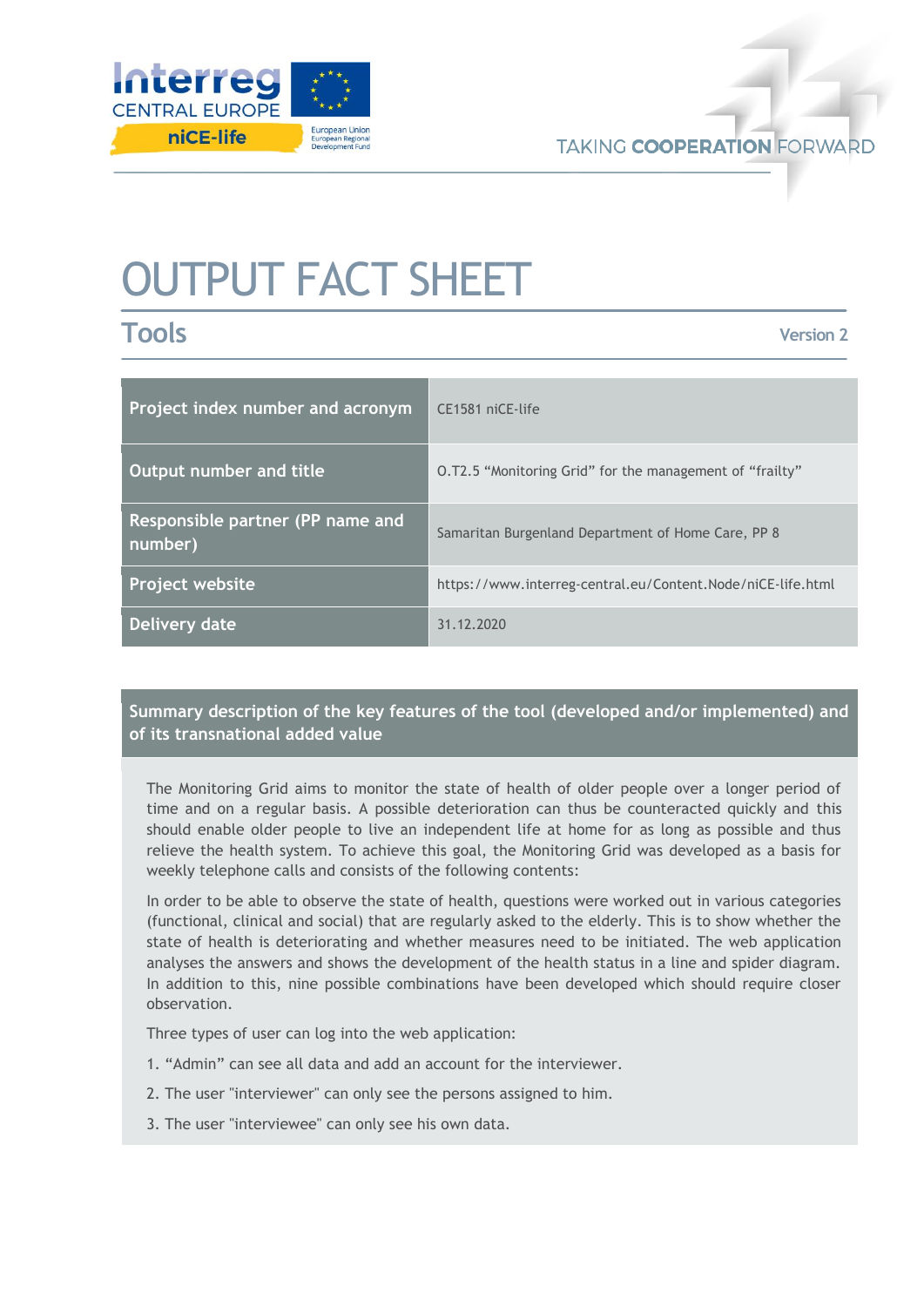

The tool was developed together with PP2, Brno University of Technology. The content for this is based on the existing knowledge of Bologna, other good practices, the needs of the elderly as well as the knowledge of the residential area managers who will conduct the interviews during pilot action.

The transnational added value of the Monitoring Grid is to have a tool that enables older people to live at home for as long as possible and thus relieve the burden on the health system in the long term. Due to demographic change, not only are Austrian decision-makers facing new challenges, but also throughout the EU, demographic change is omnipresent and new solutions are being sought. The tool will be tested on 13 elderlies during pilot action in 2021.

#### **NUTS region(s) where the tool has been developed and/or implemented (relevant NUTS level)**

The tool was primarily developed in the following regions:

- Burgenland (Nordburgenland, AT111 NUTS level 3)
- Brno, (South-Moravian Region, CZ064 NUTS level 3)

### **Expected impact and benefits of the tool for the concerned territories and target groups**

Regular monitoring of the health status of elderly by trained nursing staff can recognize any deterioration at an early stage and in the following prevent further diseases.

The following groups of people, among others, benefit from this:

- *Elderlies* can stay at home longer and have more information about their own health status.
- *Doctors and other professionals* can see fluctuations in the state of health, which are observed and documented over the long-term.
- *Future professional fields* like Community Health Nurses can use the information provided by the Monitoring Grid for a detailed anamnesis, which would be essential for the further care.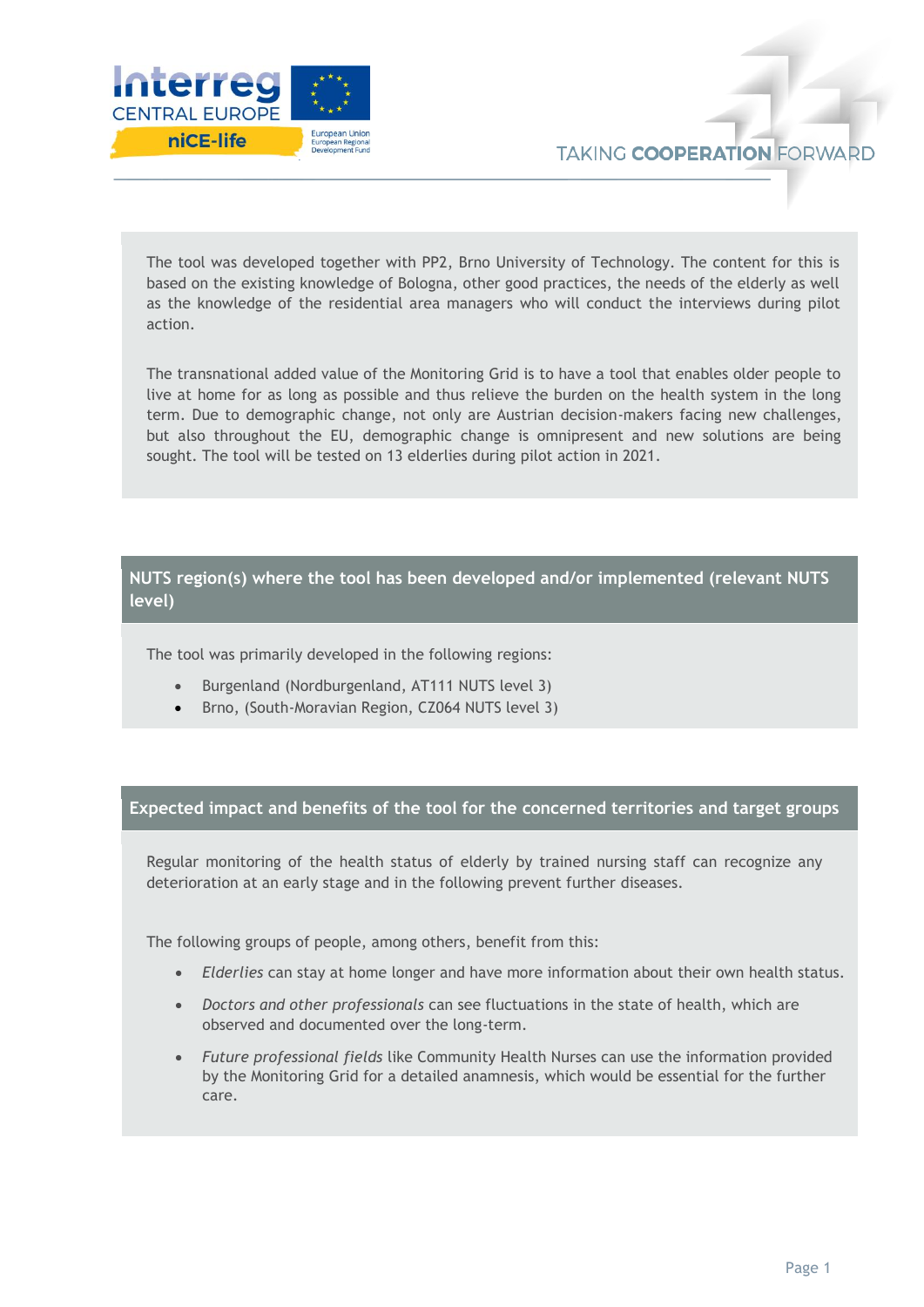

Regarding the uptake at policy or institutional level, the Monitoring Grid can convince, as the telephone contact takes care of a large number of elderlies and this in turn can relieve the health system. Especially in times of a pandemic such as Covid-19, a large number of the most endangered group of people can be reached with the help of the Monitoring Grid.

The Monitoring Grid will be used and tested in WP T3 throughout Burgenland (= AT11 NUTS level 2). The interviewers, who call the elderly weekly, are located in Großpetersdorf (AT113 NUTS level 3), Weppersdorf (AT111 NUTS level 3) and Draßburg (AT112 NUTS level 3). The elderly, whose state of health is being monitored by using the Monitoring Grid, come from all regions of Burgenland (AT111 + AT 112 + AT113 NUTS level 3). The entire Burgenland region thus benefits from the tool that has been developed in the niCE-life project.

#### **Sustainability of the tool and its transferability to other territories and stakeholders**

To ensure the sustainability of the developed tool even after the end of the project, the tool is presented to important political decision-makers as part of the project (WP4). The simple application and transferability to other regions/ countries also promotes sustainability. The Monitoring Grid is a web application, which after translation in the respective language, can be easily transferred to other territories, due to its ease of use. Especially stakeholders, where extensive knowledge of the person to be treated is important (e.g. Community Health Nurses), can use the Monitoring Grid. However, it can also be used in an adapted form after discharge from hospitalization where further observation is required. The most important lessons learned is to involve different groups of people who view the development of the solution from different perspectives. With regard to the Monitoring Grid, these are e.g. interviewers, experts who research and work in this area and interviewees. Target groups include 4 local authoroties, 1 regional authority, 2 sectoral, higher education and NGOs authorities.

**References to relevant deliverables and web-links If applicable, pictures or images to be provided as annex**